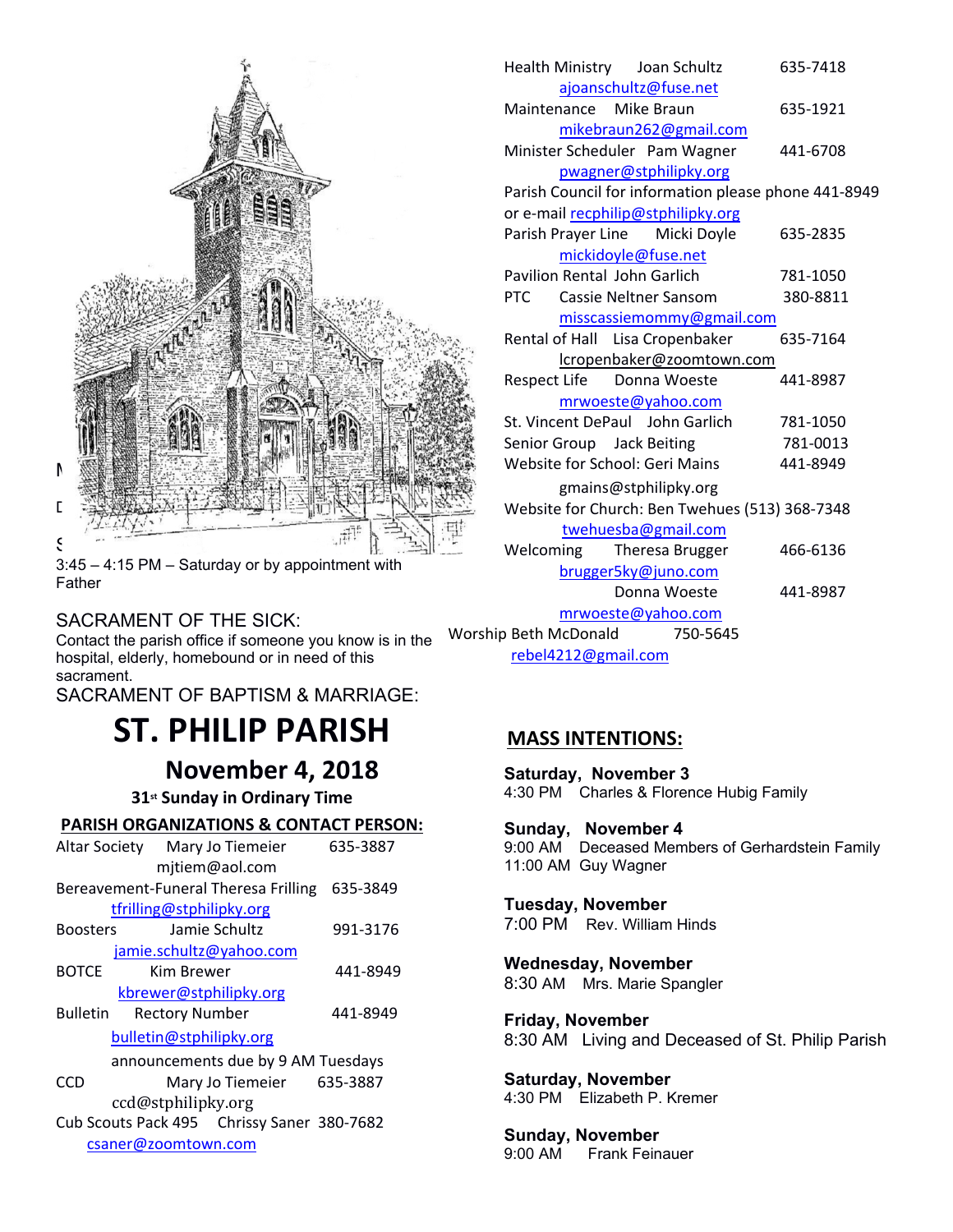## **STEWARDSHIP**

Collection from October 28: \$3,467.00 Utility: \$45.00 Endowment: \$275.00 Norbert Frilling Fund: \$195.00 Capital Campaign \$3,100.00 All Saints: \$30.00 Seminarian Collection: \$1,321.00

## **OTHERS FIRST – November:**

We are helping Be Concerned with their 2018 Holiday Food Drive which prepares "Fuel Packs" for food insecure students at local schools. They are asking for single-serve, shelf-stable items such as Pudding Cups, Ravioli/Spaghettio's, Chicken & Dumplings, Cereal support. Cups, Pop Tarts, Cup o'Soup, Granola Bars, Apple Sauce, Fruit Cups, Chips, Jello Cups and Mac & Cheese Cups. Let's fill up the wicker basket in the side vestibule.

**Care Net baby bottles** - Please return these to church vestibules. If you are able, please fill with change, bills or checks. Care Net Pregnancy Care state Center gives aid to individuals with unplanned pregnancies and support in helping them to choose life.

## **ALTAR FLOWERS:week of Nov. 3-4**

Were In Honor of the Melbourne Fire Department. The flowers this week Nov.  $3<sup>rd</sup> - 4<sup>th</sup>$  in Memory Charles & Florence Hubig Family.

## **St. Philip Parish extends Sympathy**

To Paul and Sue Ochsner and Family. Paul's Mother able to help. Wanda Ochsner passed away last week

## **ATTENTION LECTORS**

Lector Workbooks for 2019 are in the Sacristy to be picked up. They do have names on them for each Lector. However if your name was missed please contact the Rectory 441-8949

## **NITE AT THE RACES – SAT. NOV. 10TH**

\$10 per person at the door. Price Includes: Food, Beer & Soft Drinks Featuring: Horse Racing. Bankers, Poker, Split the Pot Doors Open after 4:30 pm mass Food Served 5:30-6:30pm First Race Begins at 6:30 pm

## **ST. VINCENT DEPAUL**

The Donation Truck will be in St. Philip's parking Lot on Saturday, November  $10<sup>th</sup>$  and Sunday November  $11<sup>th</sup>$ . . Any gently used small appliances/furniture, clothing, and Toys are appreciated. The truck will be manned before each mass. Thank You for your continued Support of our St. Vincent DePaul organization.

## **CATHOLIC WEBSITE:**

Our parish has joined an online Catholic, educational and devotional website. You will find study guides, movies, books and much more. Go to formed.org and use our parish code D7VVYY. You will be asked to register after entering the parish code. There is no cost to you so please take advantage of this wonderful resource in helping to grow in our faith.

**ALTAR SOCIETY NEWS:** The St. Philip Altar Society Christmas Raffle will be December 6. This raffle is a fundraiser to benefit the purchase of altar bread and wine, altar cloths, server robes and cords, flowers for Christmas, Easter, Graduation, Pentecost, First Communion and the Feast of St. Philip. If you wish to donate prizes for the raffle please leave in the side vestibule marked "Altar Society". Thank you for your Members will sell after the Mass on the weekends of Nov. 10-11 and Nov. 16-17.

**ALTAR SOCIETY MEETING** - Thursday, November 8 at 7:00 pm in the Parish Center Meeting Room. Any members who have not picked up your envelope of Raffle chances they are in a box in the Sacristy.

## **ATTENTION MONEY COUNTERS**

The November schedule for counters listed in the Minister Schedule is incorrect. Counters for November are: 11/4 Lisa Cropenbaker & Theresa Frilling; 11/11 Ed Schroeder & Dee Ann Kiefer; 11/18 Jerry & Mary Jo Tiemeier; 11/25 Kevin & Madeline Rumker.

## **SCHOOL MATTERS:**

Volunteers are still needed in the cafeteria. If you are please contact Megan Clift (mclift@stphilipky.org) for more information.

## **BROSSART NEWS**

**FALL DRAMA**… The BBHS Drama Club will present "Kiss or Make Up" on Saturday and Sunday, November 10-11. Saturday's performance will begin at 7:00pm and Sunday matinee at 2:00pm. Tickets will be available at the door. Students and Sr. Citizens \$5.00. Adults \$8.00.

#### **EMERALD GALA...SAT> NOV. 17**

"The Night Under the Stars" gala features a hors d'oeuvre buffet and dessert and entertainment by BenWalz. \$50.00 per person. \$5000 Grand Raffle tickets are \$10.00 each For Reservation Call 859-635- 2108 ext. 7702 or e-mail gala@bishopbrossart.org.

**VETERANS DAY PROGRAM**… Bishop Brossart High School is having a program to honor our veterans on Monday, November 12th. If you are a veteran, or have a family member that is a veteran, we would like to invite you to join us on this special day. Even if you can't make it, we would like to compile a list of Brossart alumni that have served. The program would begin at approximately 8:15 a.m. in the Munninghoff Family Performing Arts Center. If you are interested or know of any alumni, please contact us at (859)635-2108 or